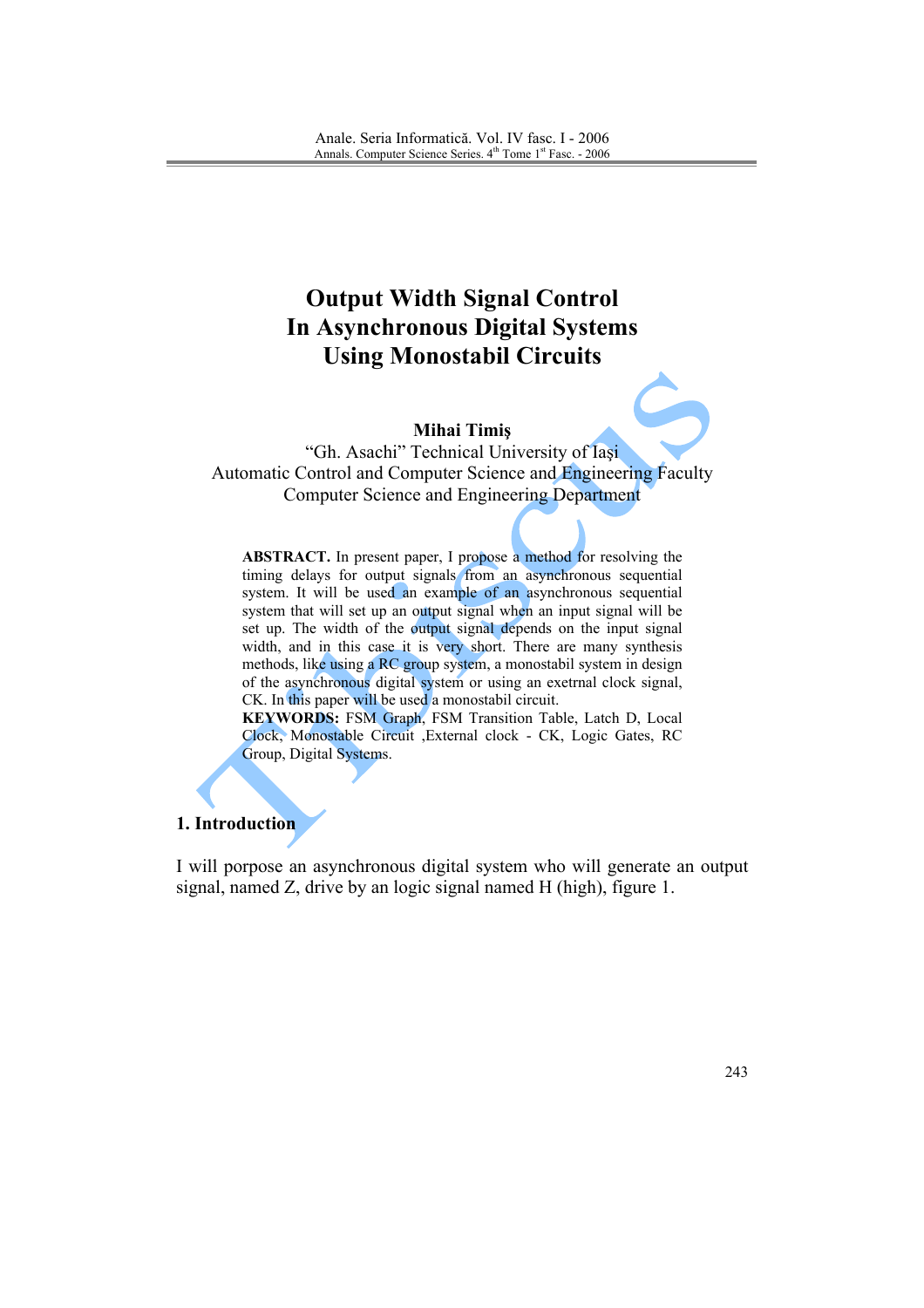Anale. Seria Informatică. Vol. IV fasc. I - 2006<br>Annals. Computer Science Series.  $4^{\text{th}}$  Tome  $1^{\text{st}}$  Fasc. - 2006





Based on figure 1,2 will be deducted the fluence state table, transition/output matrix, figure 3, 4.

|  | Η  |        |     |
|--|----|--------|-----|
|  | ۷n |        |     |
|  |    | 2/1    | 1/0 |
|  |    | 2/0    | 1/1 |
|  |    | Fig. 3 |     |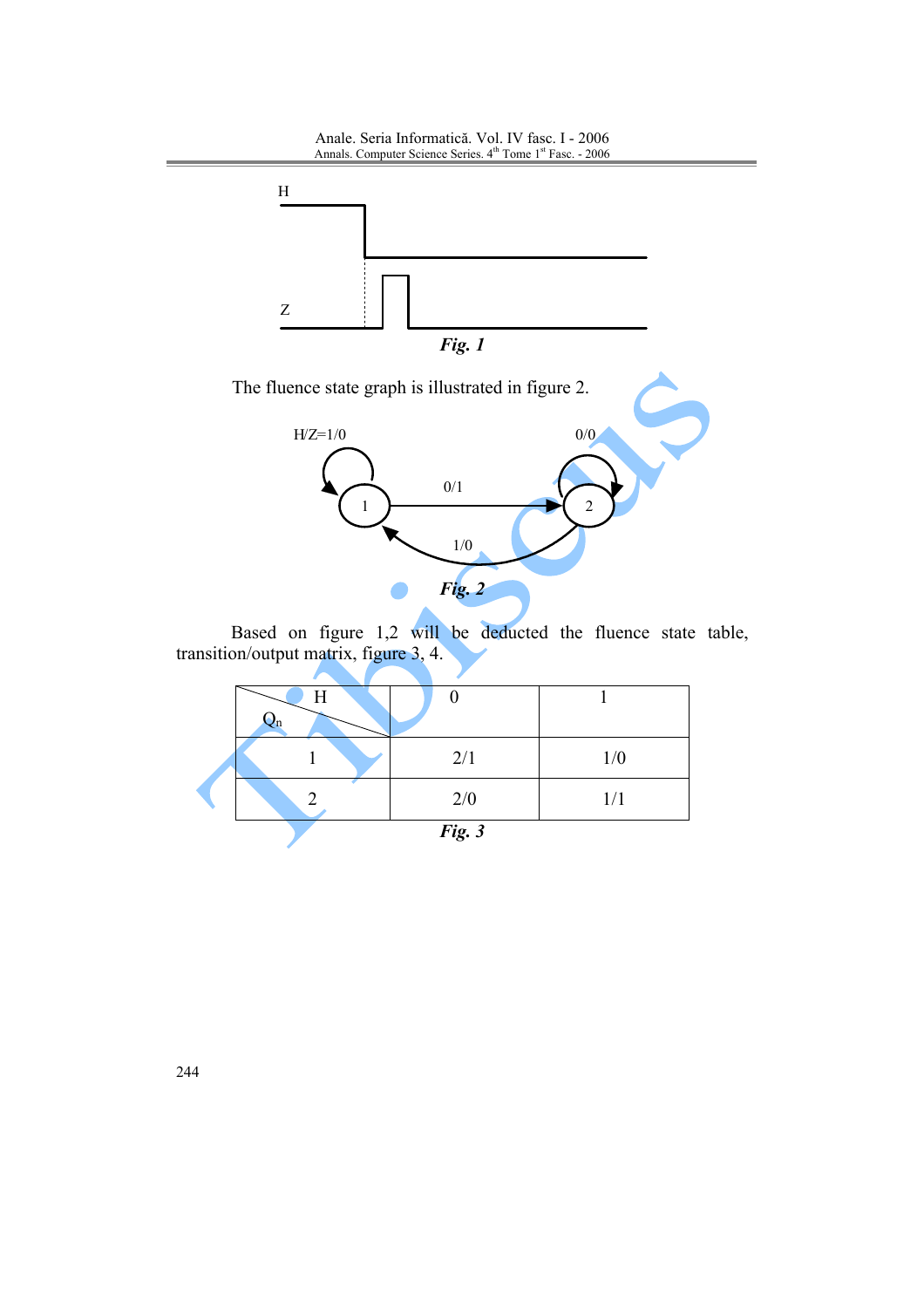

Anale. Seria Informatică. Vol. IV fasc. I - 2006 Annals. Computer Science Series. 4<sup>th</sup> Tome 1<sup>st</sup> Fasc. - 2006

## 2. Method Description

The Z output signal activation will command a monostabil circuit which will generate a M signal. The period of the M signal will depend of the RC constant, figure 6.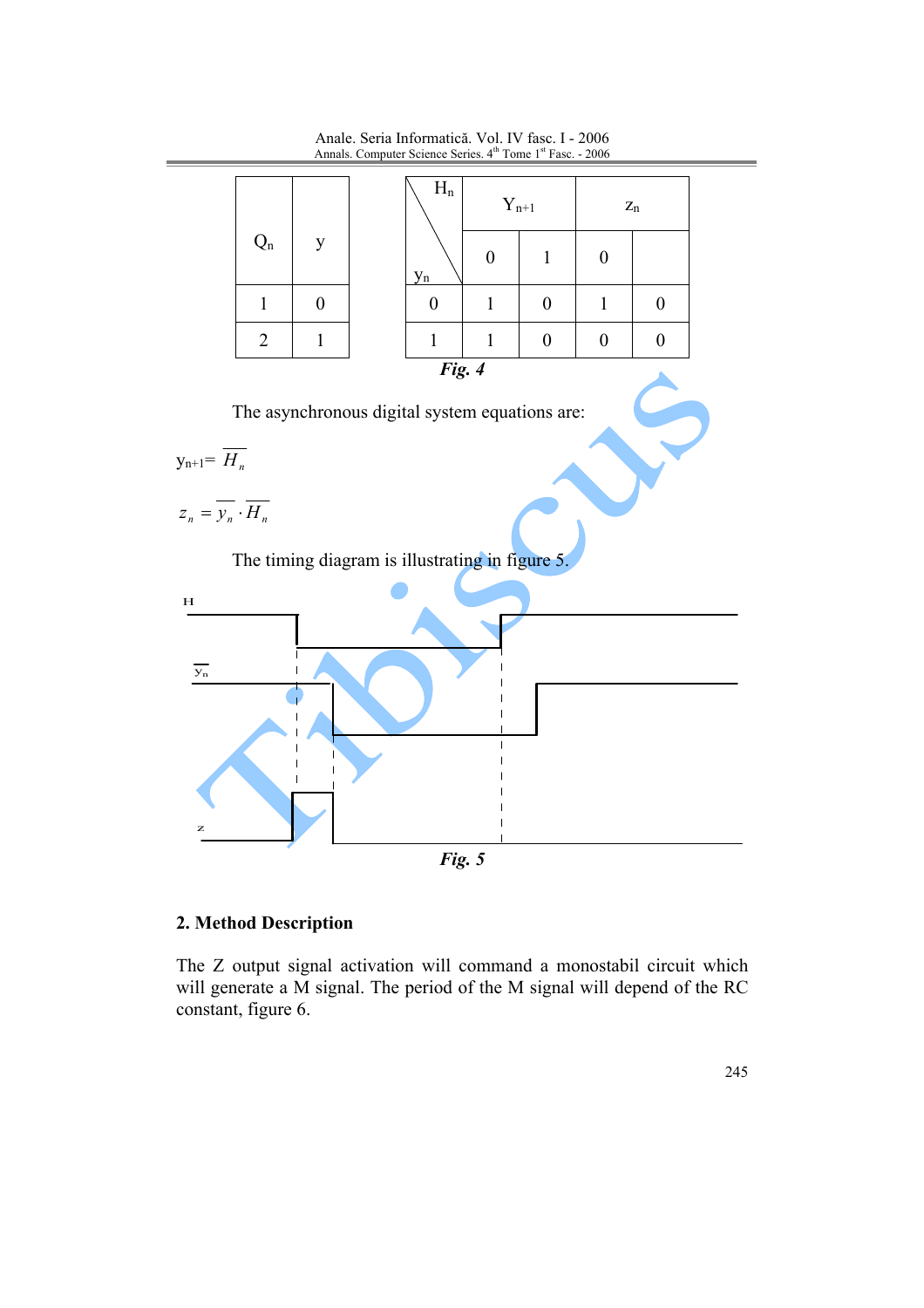Anale. Seria Informatică. Vol. IV fasc. I - 2006 Annals. Computer Science Series. 4<sup>th</sup> Tome 1<sup>st</sup> Fasc. - 2006



The fluence graph will be modified with those 2 input variables H, M like in figure 7.



The period of the H signal is too great than the period of the M signal. The fluence table, matrix transition table and output transition table are described in figure 8.

| HM                      |                |    |    | HM | $(y_1y_0)_{n+1}$ |    |    | $\mathbf{Z}_n$ |                |          |                |          |                  |
|-------------------------|----------------|----|----|----|------------------|----|----|----------------|----------------|----------|----------------|----------|------------------|
|                         | 00             | 01 | 11 | 10 |                  | 00 | 01 | 11             | 10             | 00       | 01             |          | 10               |
| $(Q/Z)_{n}^{\setminus}$ |                |    |    |    | $(y_1y_0)_n$     |    |    |                |                |          |                |          |                  |
| 1/0                     | $\overline{2}$ |    |    |    | 0 <sub>0</sub>   | 01 | -- | --             | 00             | $\theta$ | $\theta$       | $\theta$ | $\theta$         |
| 2/1                     | $\overline{2}$ | 3  |    |    | 0 <sub>1</sub>   | 01 | 11 |                |                |          |                |          |                  |
| 3/1                     | 4              | 3  |    |    |                  | 10 | 11 |                |                |          |                |          |                  |
| 4/0                     | 4              |    |    |    | 1 <sub>0</sub>   | 10 | -- | --             | 0 <sub>0</sub> | 0        | $\overline{0}$ | 0        | $\boldsymbol{0}$ |
| Fig. 8                  |                |    |    |    |                  |    |    |                |                |          |                |          |                  |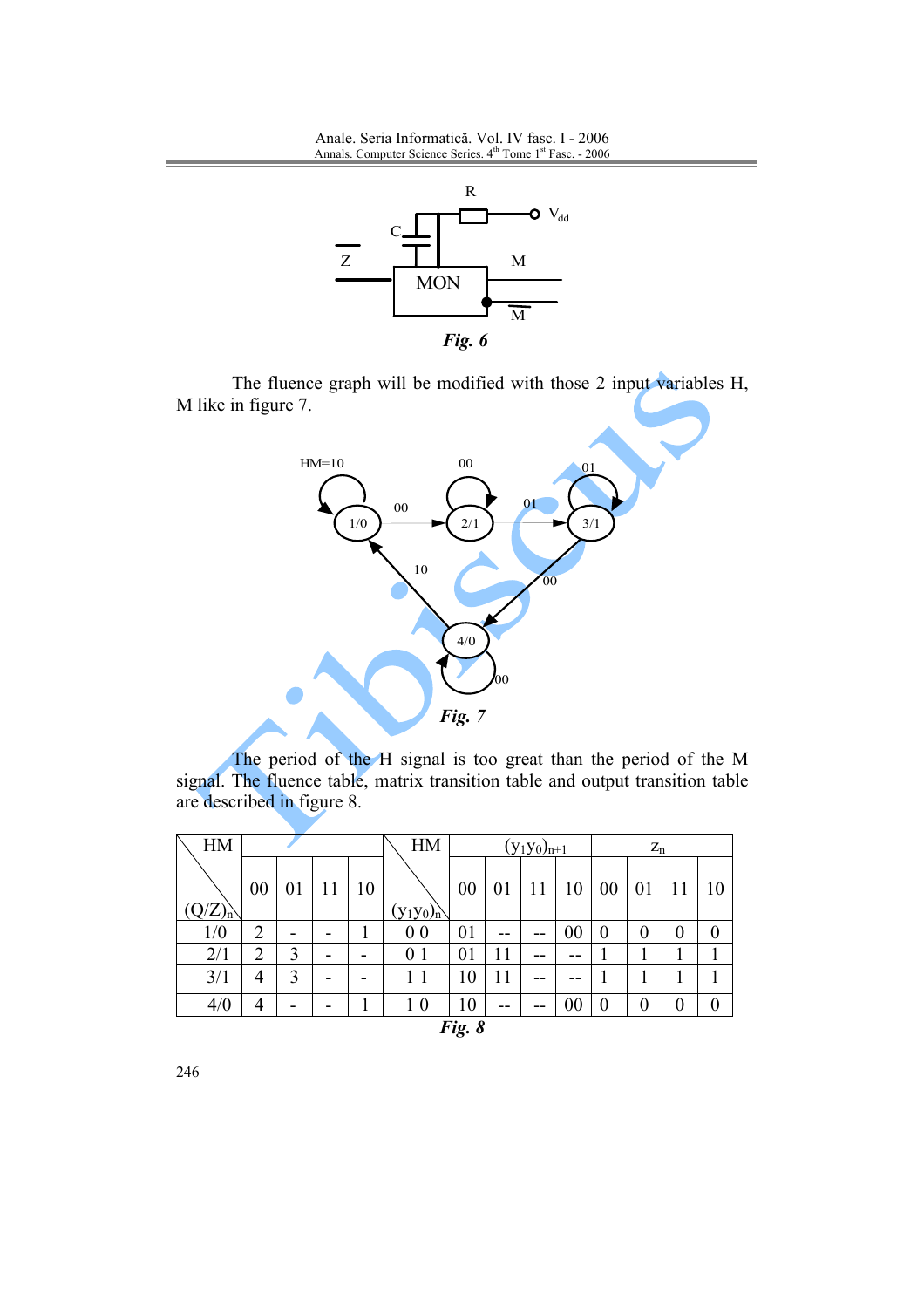From figure 8 we will deduct the next equations:

$$
\begin{cases}\ny_{1,n+1} = M \cdot (\overline{H} + y_1) \\
y_{0,n+1} = M \cdot (\overline{H} + \overline{y_1}) \\
z_n = y_0\n\end{cases}
$$



Fig. 9